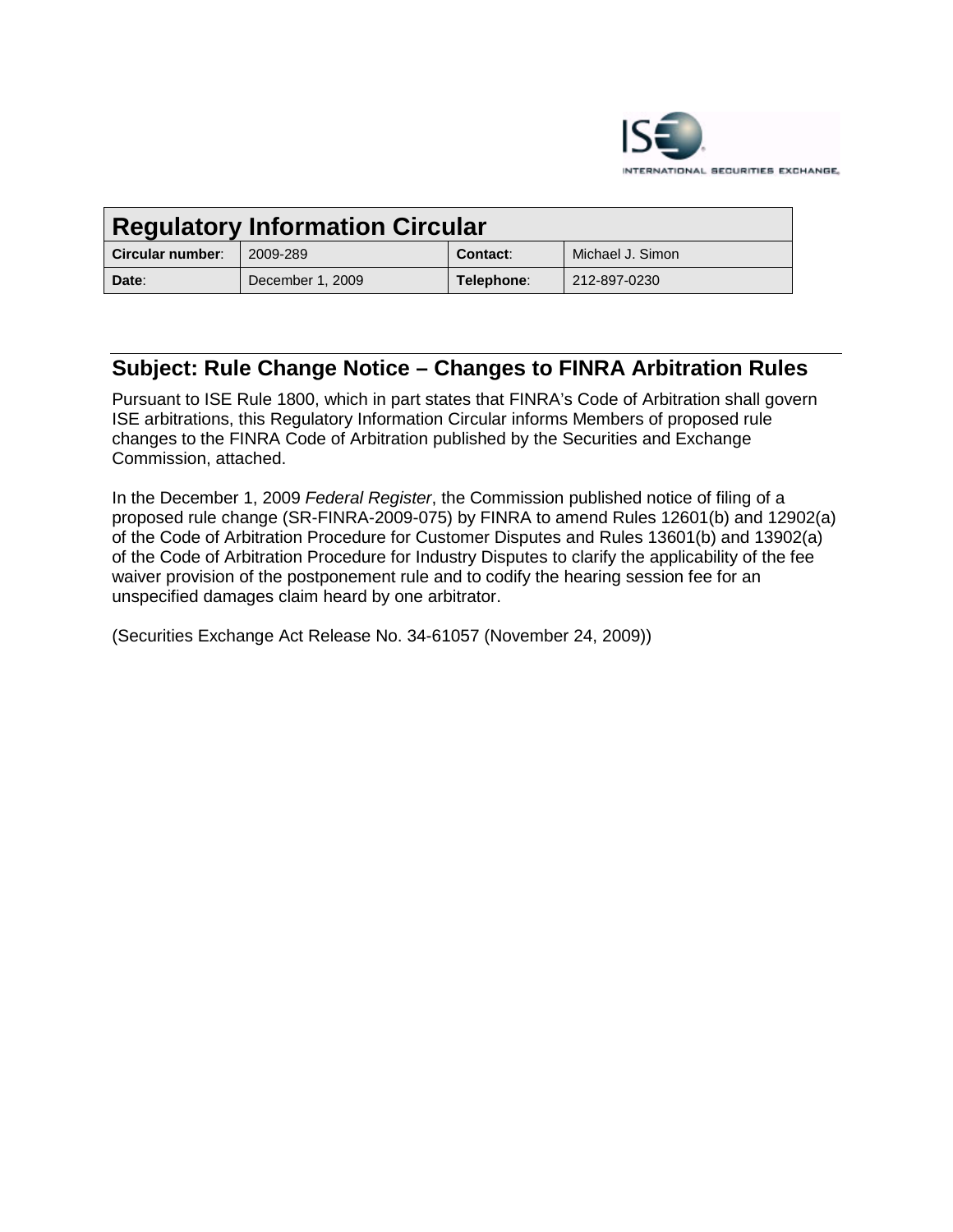### **SECURITIES AND EXCHANGE COMMISSION**

**[Release No. 34–61057; File No. SR–FINRA– 2009–075]** 

### **Self-Regulatory Organizations; Financial Industry Regulatory Authority, Inc.; Notice of Filing of Proposed Rule Change To Amend the Postponement Fee and Hearing Session Fee Rules of the Code of Arbitration Procedure for Customer and Industry Disputes**

November 24, 2009.

Pursuant to Section 19(b)(1) of the Securities Exchange Act of 1934 (''Act'')1 and Rule 19b–4 thereunder,2 notice is hereby given that on November 4, 2009, Financial Industry Regulatory Authority, Inc. (''FINRA'') filed with the Securities and Exchange Commission (''Commission'') the proposed rule change as described in Items I, II, and III below, which Items have been substantially prepared by FINRA. The Commission is publishing this notice to solicit comments on the proposed rule change from interested persons.

### **I. Self-Regulatory Organization's Statement of the Terms of Substance of the Proposed Rule Change**

FINRA Dispute Resolution is proposing to amend Rules 12601(b) and 12902(a) of the Code of Arbitration Procedure for Customer Disputes (''Customer Code'') and Rules 13601(b) and 13902(a) of the Code of Arbitration Procedure for Industry Disputes (''Industry Code'') to clarify the applicability of the fee waiver provision of the postponement rule and to codify the hearing session fee for an unspecified damages claim heard by one arbitrator.

The text of the proposed rule change is available on FINRA's Web site at *http://www.finra.org,* at the principal office of FINRA and at the Commission's Public Reference Room. \* \* \* \* \*

### **II. Self-Regulatory Organization's Statement of the Purpose of, and Statutory Basis for, the Proposed Rule Change**

In its filing with the Commission, FINRA included statements concerning the purpose of and basis for the proposed rule change and discussed any comments it received on the proposed rule change. The text of these statements may be examined at the places specified in Item IV below. FINRA has prepared summaries, set forth in Sections A, B,

and C below, of the most significant aspects of such statements.

*A. Self-Regulatory Organization's Statement of the Purpose of, and Statutory Basis for, the Proposed Rule Change* 

### 1. Purpose

FINRA is proposing to amend the rules of the Customer Code and the Industry Code (collectively, the ''Codes'') that address the fee waiver provision of the postponement rule and the hearing session fee for one arbitrator in an unspecified damages claim. First, FINRA is proposing to amend Rules 12601(b)(3) and 13601(b)(3) of the Codes, hereinafter referred to as the fee waiver provision of the postponement rule, to clarify that the late postponement fee will not be waived if parties request a postponement within three business days before the scheduled hearing session. Second, the proposal would amend Rules 12902(a)(1) and 13902(a)(1) of the Codes to codify FINRA's current practice of charging \$450 per hearing session for an unspecified damages claim heard by one arbitrator. Each proposal is discussed separately below.<sup>3</sup>

Amendment to Fee Waiver Provision of Postponement Rule

The Codes require arbitration hearings to be postponed if the parties agree.<sup>4</sup> Hearings may also be postponed by the Director of FINRA Dispute Resolution (''Director''), by the panel in its own discretion, or by the panel on a motion of a party.5 If a hearing is postponed, the arbitration panel will assess a postponement fee against one or more of the parties, which is typically equivalent to the applicable hearing session fee that would have been assessed had the hearing been held.6

There are instances, however, in which a postponement fee is not assessed against the parties. Under Rule 12601(b)(3) of the Customer Code, for example, staff will not charge parties a postponement fee if they agree to submit the matter to mediation at FINRA.7 Thus, if the parties agree to mediation administered through FINRA, the Director will waive the postponement

- 4*See* Rules 12601(a)(1) and 13601(a)(1).
- 5*See* Rules 12601(a)(2) and 13601(a)(2). 6*See* Rules 12601(b)(1) and 13601(b)(1).

fee. This provision does not apply to late postponement fees.

Nevertheless, FINRA has received complaints from arbitrators that parties are using the fee waiver provision in connection with an agreement to mediate through FINRA to avoid paying a late postponement fee. If parties request and are granted a hearing postponement within three business days of a scheduled hearing session (*i.e.,*  a late postponement request), the Director will assess a postponement fee of \$100 per arbitrator.8 Parties who make this late postponement request contend that, if they agree to mediate their dispute through FINRA, they should not be assessed the \$100 late postponement fee, because Rule 12601(b)(3) waives the postponement fee if the parties agree to mediate through FINRA.

FINRA did not intend Rule 12601(b)(3) to be applied this way. $9$ Parties who make late postponement requests should be charged the \$100 late postponement fee, regardless of their intent to mediate through FINRA. FINRA is therefore proposing to amend Rule 12601(b)(3) to state that no postponement fee will be charged if a hearing is postponed because the parties agree to submit the matter to mediation administered through FINRA, except that the parties shall pay the additional fees described in Rule 12601(b)(2) for late postponement requests.<sup>10</sup>

FINRA believes the proposed amendment will ensure that arbitrators continue to receive some compensation in the event a scheduled hearing is postponed because of a late postponement request, and will continue to serve as an incentive to parties to settle their disputes earlier to avoid additional fees.

Amendment to the Hearing Session Fee for One Arbitrator in Unspecified Damages Claim

In FINRA's arbitration forum, if the parties and the arbitrator(s) meet to discuss the issues giving rise to the arbitration dispute, the meeting is called a ''hearing session.'' 11 The Customer Code authorizes FINRA to assess hearing session fees against the parties for each hearing session.12 The total

<sup>1</sup> 15 U.S.C. 78s(b)(1).

<sup>2</sup> 17 CFR 240.19b–4.

<sup>3</sup>To simplify the explanation, the discussion will focus on the proposed amendments to the Customer Code. However, the explanation and rationale apply to the same rules of the Industry Code, which, in this case, are identical to the rules of the Customer Code.

<sup>7</sup>*See also* Rule 13601(b)(3) of the Industry Code.

<sup>8</sup>*See* Rules 12601(b)(2) and 13601(b)(2).

<sup>9</sup>*See supra* note 6.

<sup>10</sup>The proposal would amend Rule 13601(b)(3) of the Industry Code with the same proposed language.

<sup>11</sup>A hearing session can either be an arbitration hearing or a prehearing conference. Rule 12100(n) of the Customer Code and Rule 13100(n) of the Industry Code.

<sup>12</sup>*See* Rule 12902(a)(1). *See also* Rule 13902(a)(1) of the Industry Code.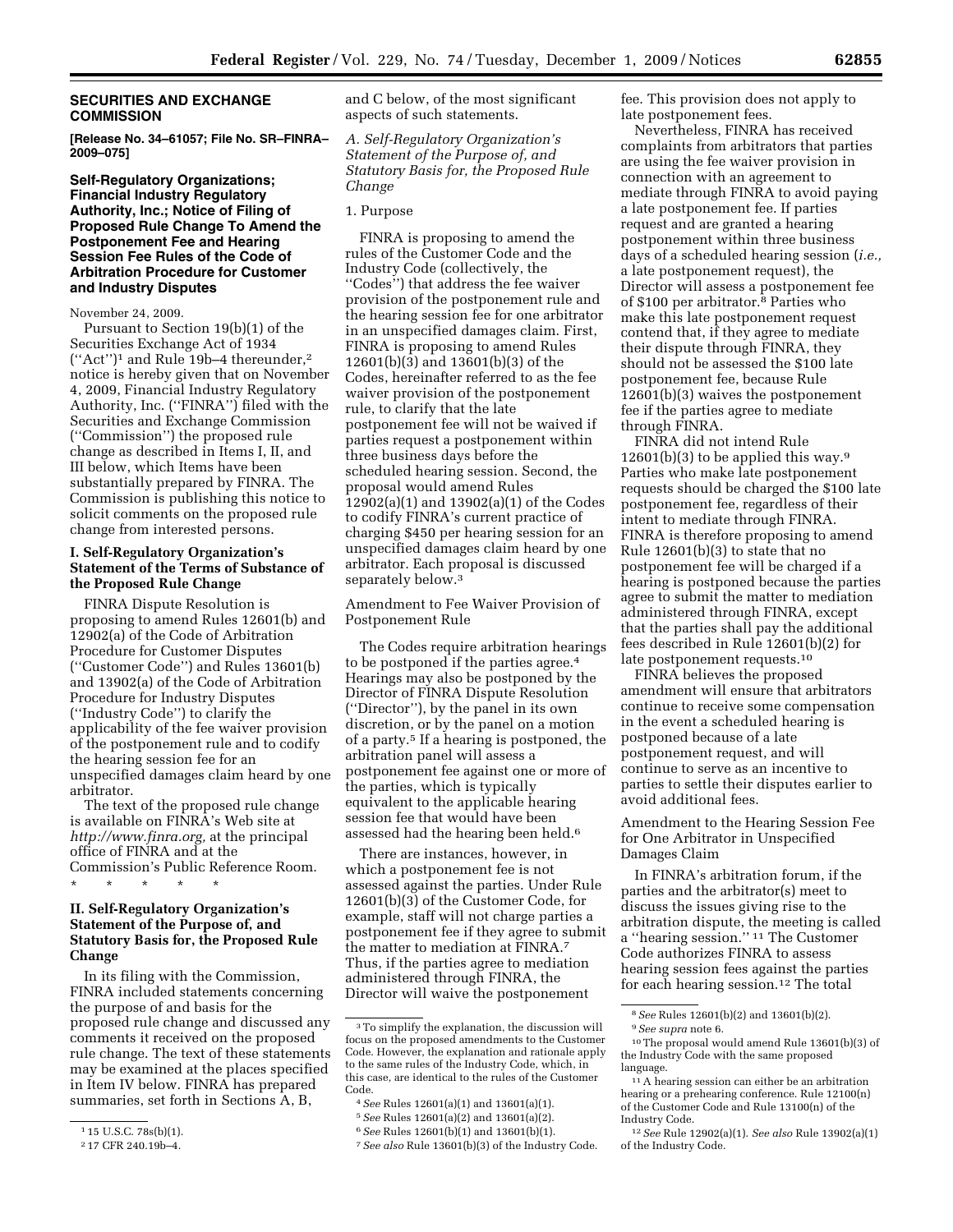amount charged to the parties for each hearing session is based on the amount in dispute.13 For claims that do not request or specify money damages (*i.e.,*  an unspecified damages claim), however, Rule 12902(a)(2) gives the Director the discretion to determine the amount of the hearing session fee, except that the fee cannot exceed \$1,200.14

Currently, under the Customer Code, the hearing session fee charged for each hearing session in an unspecified damages claim heard by three arbitrators is \$1,000.15 However, for an unspecified damages claim heard by one arbitrator, the rules list the hearing session fee as not applicable ("N/A").<sup>16</sup> Thus, FINRA is proposing to amend Rule 12902(a)(1) to change the current amount for an unspecified damages claim heard by one arbitrator from ''N/A'' to \$450.17

FINRA's current practice is to charge parties \$450 per hearing session for an unspecified damages claim heard by one arbitrator, even though the Code gives the Director the discretion to determine the amount of the hearing session fee for an unspecified damages claim. The Director charges this amount currently because it is the same amount assessed for hearing sessions heard by one arbitrator in which parties request damages ranging from \$10,000.01 to over \$500,000, and thus provides case administration with a uniform fee structure that is easy to apply. So, for example, under current practice and the proposed rule, if the parties agree to a single arbitrator in a case involving unspecified damages,<sup>18</sup> the Director would assess the \$450 hearing session fee.19 FINRA believes the proposal would benefit parties by notifying them of the potential costs at the outset of an unspecified damages case heard by one arbitrator, thereby providing more transparency in FINRA's fee structure. The proposal would also ensure consistent assessment of fees in its arbitration forum and would enhance the efficiency of the forum by making

17The proposal would amend Rule 13902(a)(1) of the Industry Code with the same proposed language.

18*See* Rule 12401(c) of the Customer Code and Rule 13401(c) of the Industry Code.

19The proposed hearing session fee would also apply, for example, if the chairperson conducts a prehearing conference in a claim for unspecified damages.

the rules easier to apply and understand.

Moreover, FINRA believes that codifying its current practice of charging \$450 per hearing session for an unspecified damages claim heard by one arbitrator would not represent an increase in customer fees, because the proposed single arbitrator fee is the same as the current fee for any specific claim over \$10,000. Further, FINRA notes that, even though the proposal would codify a fee for an unspecified damages claim heard by one arbitrator, the Code would continue to authorize the Director to determine whether the hearing session fee for an unspecified damages claim should be more or less than the amount specified in the fee schedule of the rule.20 Thus, the proposal would not change FINRA's practice of reducing or waiving its fees in documented cases of financial hardship.

### 2. Statutory Basis

FINRA believes that the proposed rule change is consistent with the provisions of Section  $15A(b)(6)$  of the Act,<sup>21</sup> which requires, among other things, that FINRA rules must be designed to prevent fraudulent and manipulative acts and practices, to promote just and equitable principles of trade, and, in general, to protect investors and the public interest. FINRA believes the proposed rule change will preserve fairness in the arbitration process by ensuring that arbitrators receive some compensation in the event that a scheduled hearing session is postponed as a result of a late postponement request, and will enhance the efficiency of the forum by making the rules easier to apply and understand.

### *B. Self-Regulatory Organization's Statement on Burden on Competition*

FINRA does not believe that the proposed rule change will result in any burden on competition that is not necessary or appropriate in furtherance of the purposes of the Act, as amended.

*C. Self-Regulatory Organization's Statement on Comments on the Proposed Rule Change Received From Members, Participants, or Others* 

Written comments were neither solicited nor received.

### **III. Date of Effectiveness of the Proposed Rule Change and Timing for Commission Action**

Within 35 days of the date of publication of this notice in the **Federal** 

**Register** or within such longer period (i) as the Commission may designate up to 90 days of such date if it finds such longer period to be appropriate and publishes its reasons for so finding or (ii) as to which the self-regulatory organization consents, the Commission will:

(A) By order approve such proposed rule change, or

(B) Institute proceedings to determine whether the proposed rule change should be disapproved.

### **IV. Solicitation of Comments**

Interested persons are invited to submit written data, views, and arguments concerning the foregoing, including whether the proposed rule change is consistent with the Act. Comments may be submitted by any of the following methods:

#### *Electronic Comments*

• Use the Commission's Internet comment form (*http://www.sec.gov/ rules/sro.shtml*); or

• Send an e-mail to *rulecomments@sec.gov.* Please include File Number SR–FINRA–2009–075 on the subject line.

#### *Paper Comments*

• Send paper comments in triplicate to Elizabeth M. Murphy, Secretary, Securities and Exchange Commission, 100 F Street, NE., Washington, DC 20549–1090.

All submissions should refer to File Number SR–FINRA–2009–075. This file number should be included on the subject line if e-mail is used. To help the Commission process and review your comments more efficiently, please use only one method. The Commission will post all comments on the Commission's Internet Web site (*http://www.sec.gov/ rules/sro.shtml*). Copies of the submission, all subsequent amendments, all written statements with respect to the proposed rule change that are filed with the Commission, and all written communications relating to the proposed rule change between the Commission and any person, other than those that may be withheld from the public in accordance with the provisions of 5 U.S.C. 552, will be available for inspection and copying in the Commission's Public Reference Room. All comments received will be posted without change; the Commission does not edit personal identifying information from submissions. You should submit only information that you wish to make available publicly. All submissions should refer to the File Number SR–FINRA–2009–075 and

<sup>13</sup> *Id.* 

<sup>14</sup>*See also* Rule 13902(a)(2) of the Industry Code. 15For hearing sessions involving three arbitrators in which parties request damages ranging from \$25,000.01 to over \$500,000, the amount for each hearing session can range from \$600 to \$1200. *See supra* note 11.

<sup>16</sup> *Id.* 

<sup>20</sup>*See* Rules 12902(a)(2) and 13902(a)(2). 21 15 U.S.C. 78*o*–3(b)(6).